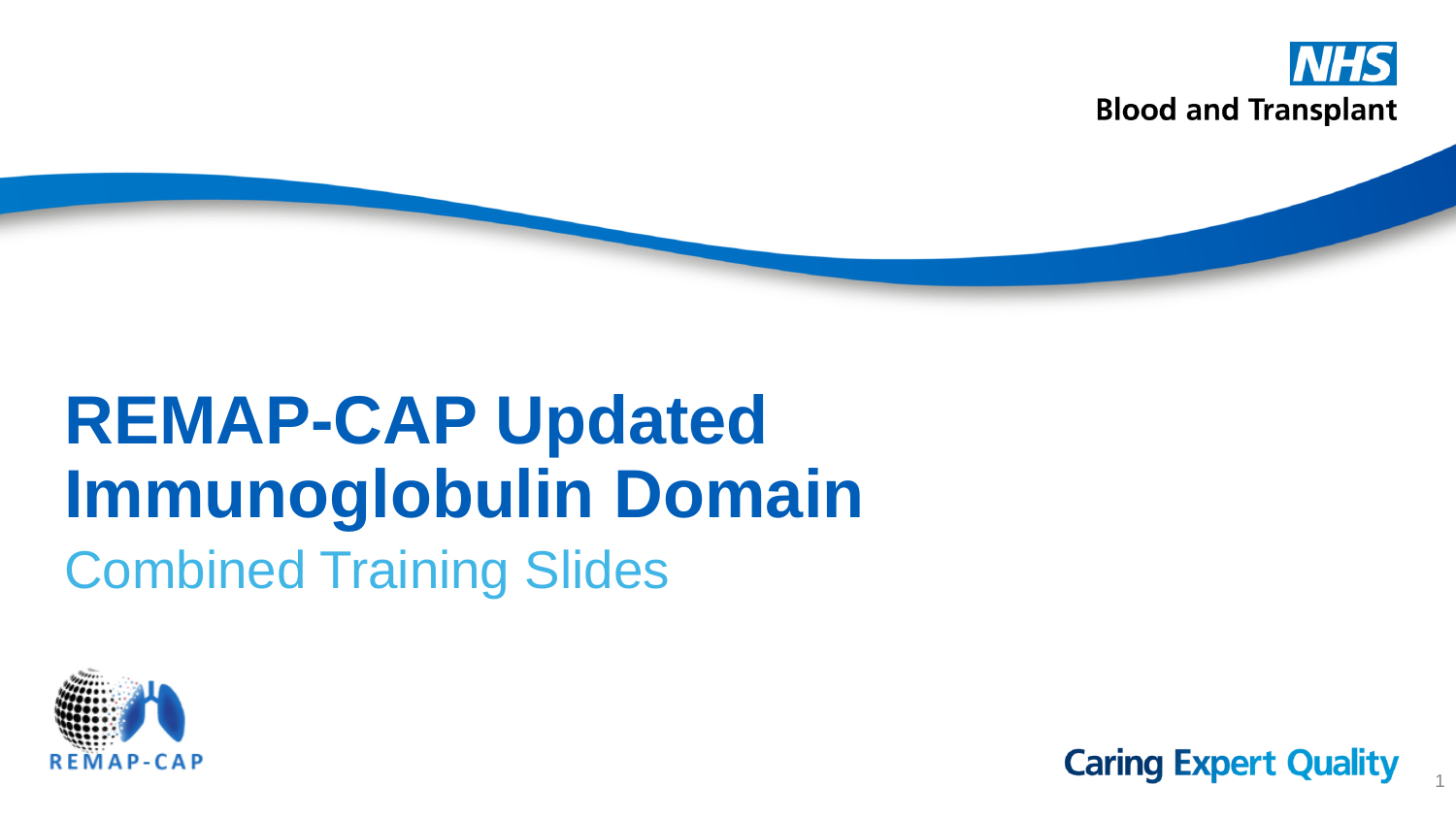#### **Context**

- REMAP-CAP is a multicentre, international trial assessing treatments for COVID-19 in intensive care
- Reached 10,000<sup>th</sup> participant milestone on the 30<sup>th</sup> November 2021
- The original immunoglobulin domain of REMAP-CAP ran in the UK between April 2020 and January 2021:
	- ‒ It concluded that there was no evidence of benefit in administering convalescent plasma to all patients in ITU
	- ‒ However, there was some benefit in sub-groups, such as **immunocompromised** patients
		- 89.8% posterior probability of superiority
	- ‒ Further analysis was recommended

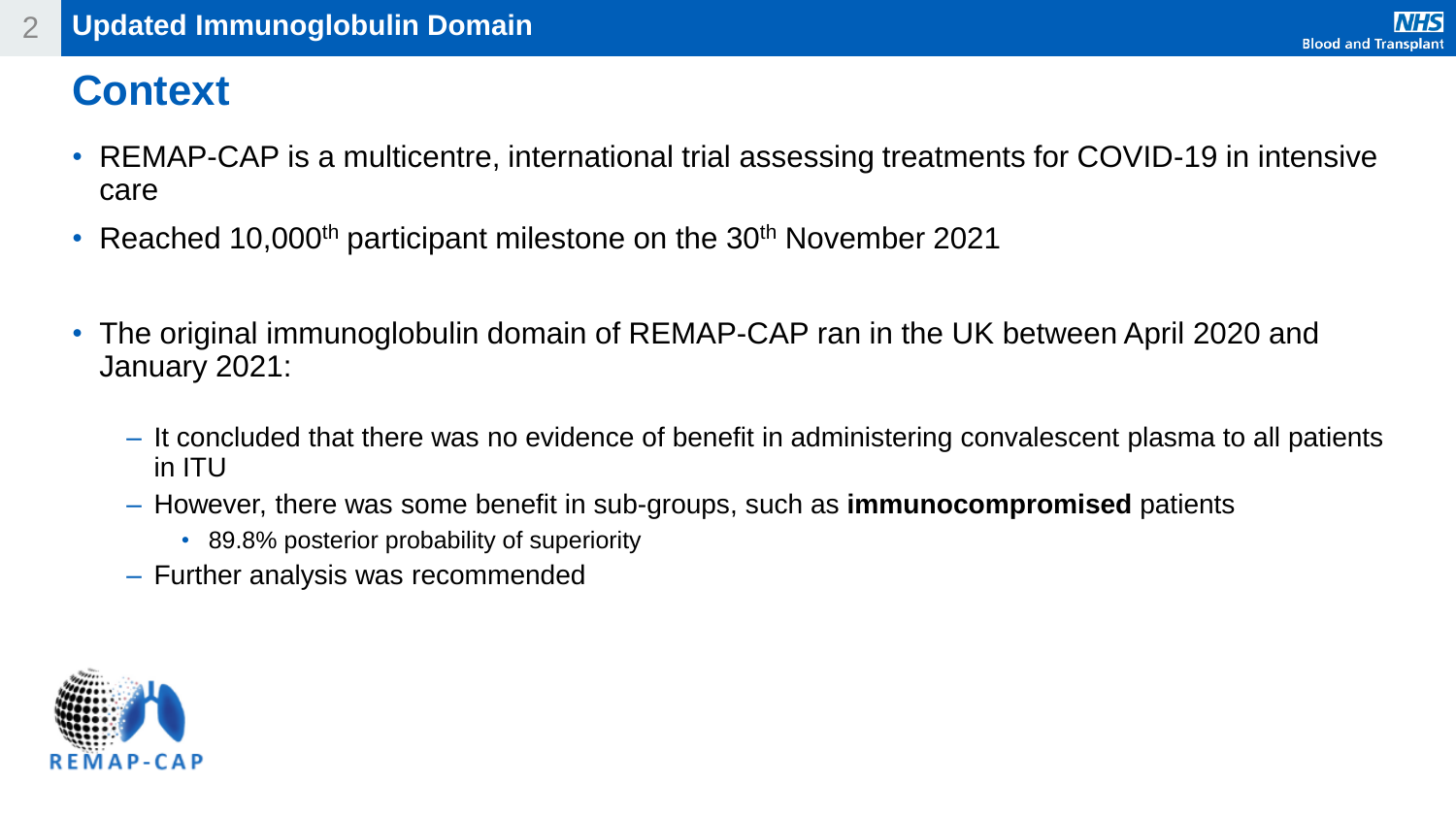#### **Key Changes**



Only immunocompromised patients can be randomised to this domain

*Limited treatment options for this group of patients They don't respond as well to vaccination*





- **New product codes**
- Must order new units rather than using those in stock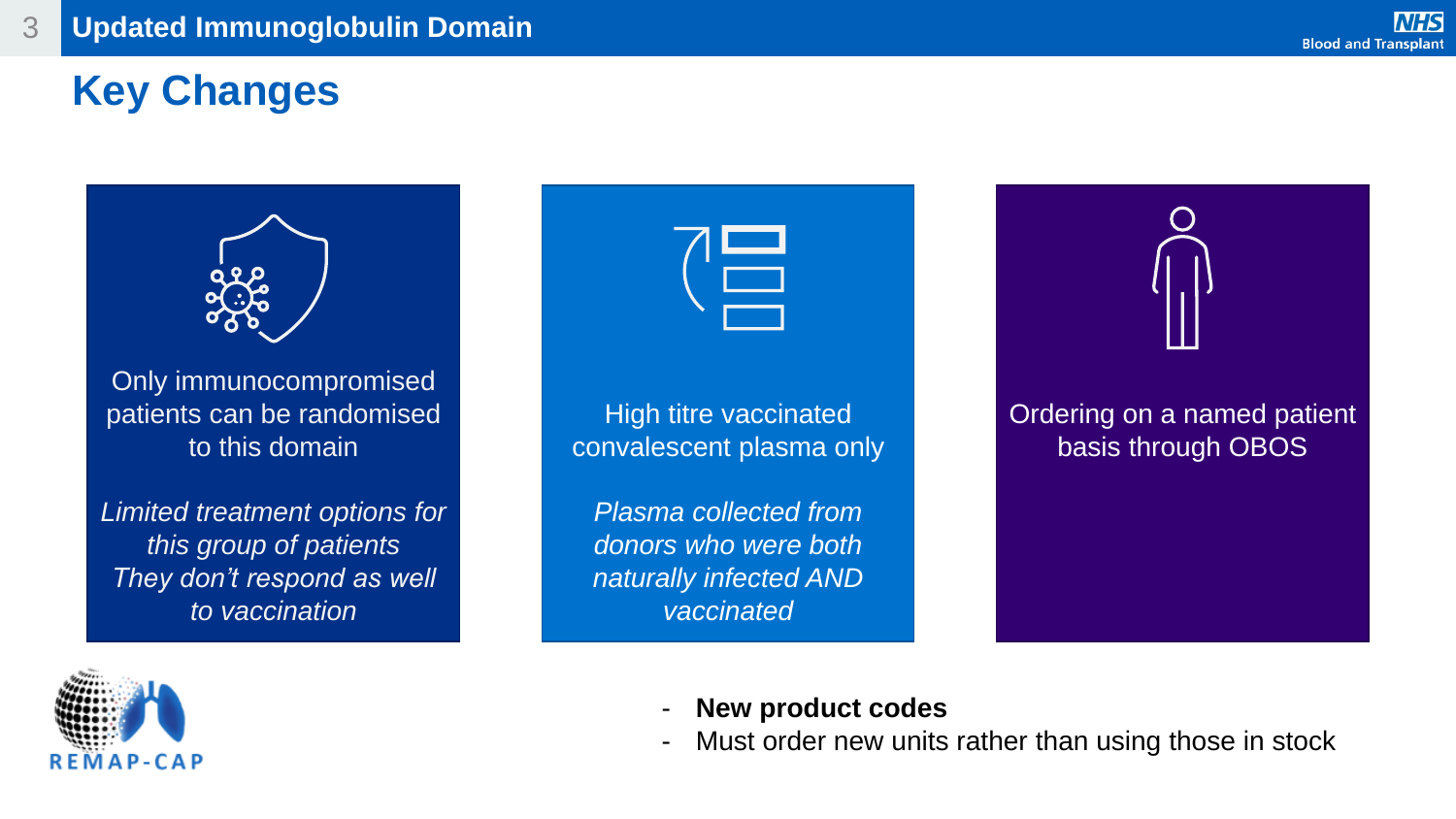### **Eligibility (1)**

- Patients are eligible for this domain if:
	- ‒ SARS-CoV-2 infection is confirmed by microbiological testing
	- ‒ Patient has an underlying immunodeficiency or has received recent immunosuppressant therapy, corresponding to the APACHE II definitions (Knaus et al., 1985), extended to take into account equivalent forms of immunosuppressant therapy that post-date the APACHE II definitions.

| <b>Immunosuppressed population</b>                 | <b>Estimated number in England</b><br><b>November 2020</b> |  |  |  |  |
|----------------------------------------------------|------------------------------------------------------------|--|--|--|--|
| Receiving immunosuppressive therapy e.g. rituximab | 114,000                                                    |  |  |  |  |
| <b>Blood cancers</b>                               | 188,000                                                    |  |  |  |  |
| Other solid cancers receiving chemotherapy         | 56,000                                                     |  |  |  |  |
| Lung cancer receiving radical radiotherapy         | 3,000                                                      |  |  |  |  |
| Long-term steroids                                 | 1,367                                                      |  |  |  |  |
| Stem cell transplants (within 6 months)            | 2,000                                                      |  |  |  |  |
| Stem cell transplants + immunosuppression          | 681                                                        |  |  |  |  |
| Solid organ transplants                            | 56,000                                                     |  |  |  |  |
| <b>Total</b>                                       | Approx 500,000                                             |  |  |  |  |

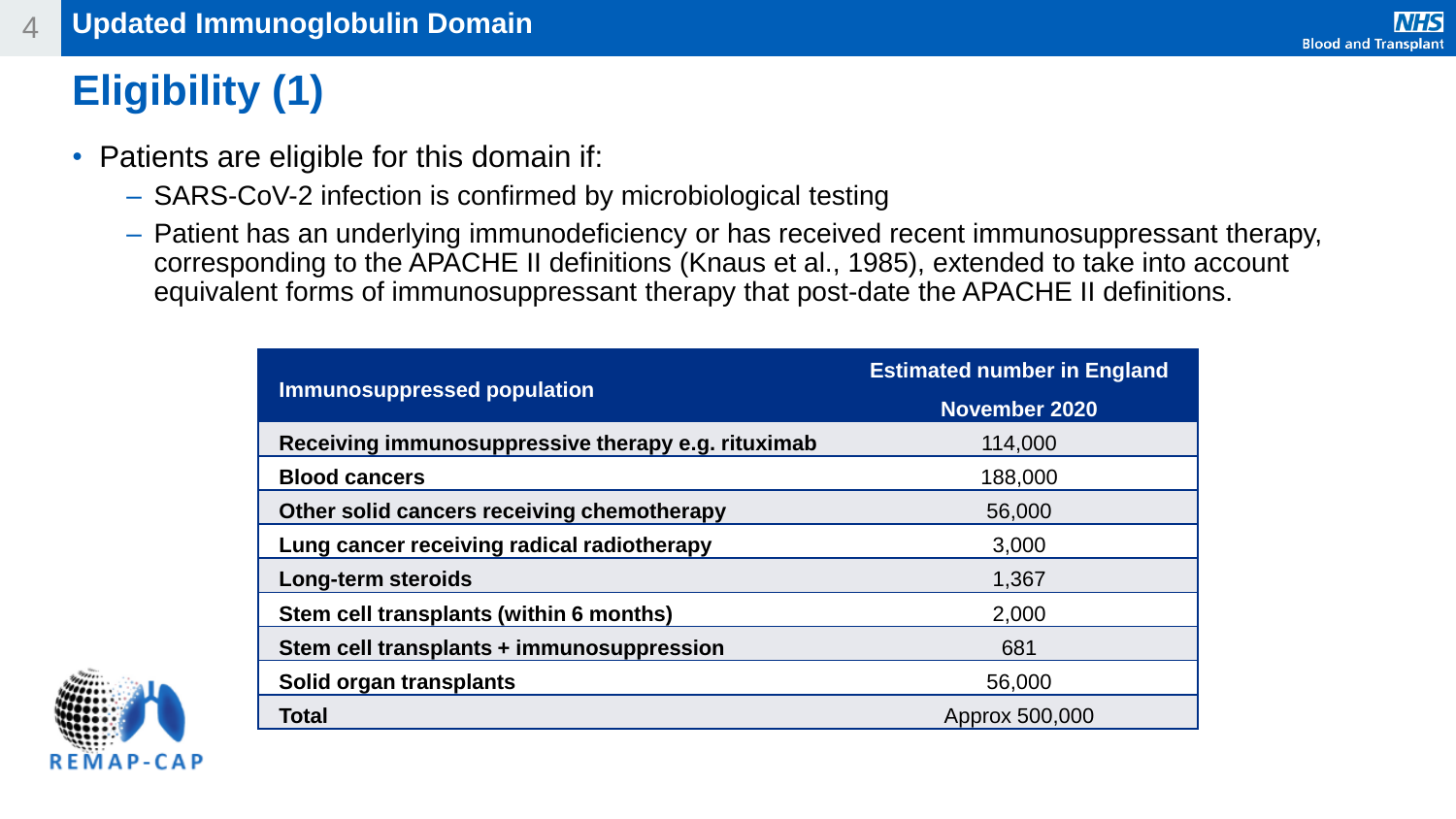#### **Eligibility (2)**

Patients will be excluded from this domain if they have any of the following:

- Do not meet REMAP-CAP platform criteria
- **Patient has already received treatment with any non-trial prescribed polyclonal antibody therapy (hyperimmune immunoglobulin, or convalescent plasma) intended to be active against COVID-19 during this acute illness.**
- The treating clinician believes that participation in the domain would not be in the best interests of the patient
- Known hypersensitivity/allergy to an agent specified as an intervention in this domain will exclude a patient from receiving that agent
- Known previous history of transfusion-related acute lung injury will exclude a patient from receiving high titre plasma
- Known objection to receiving plasma products will exclude a patient from receiving any plasma components

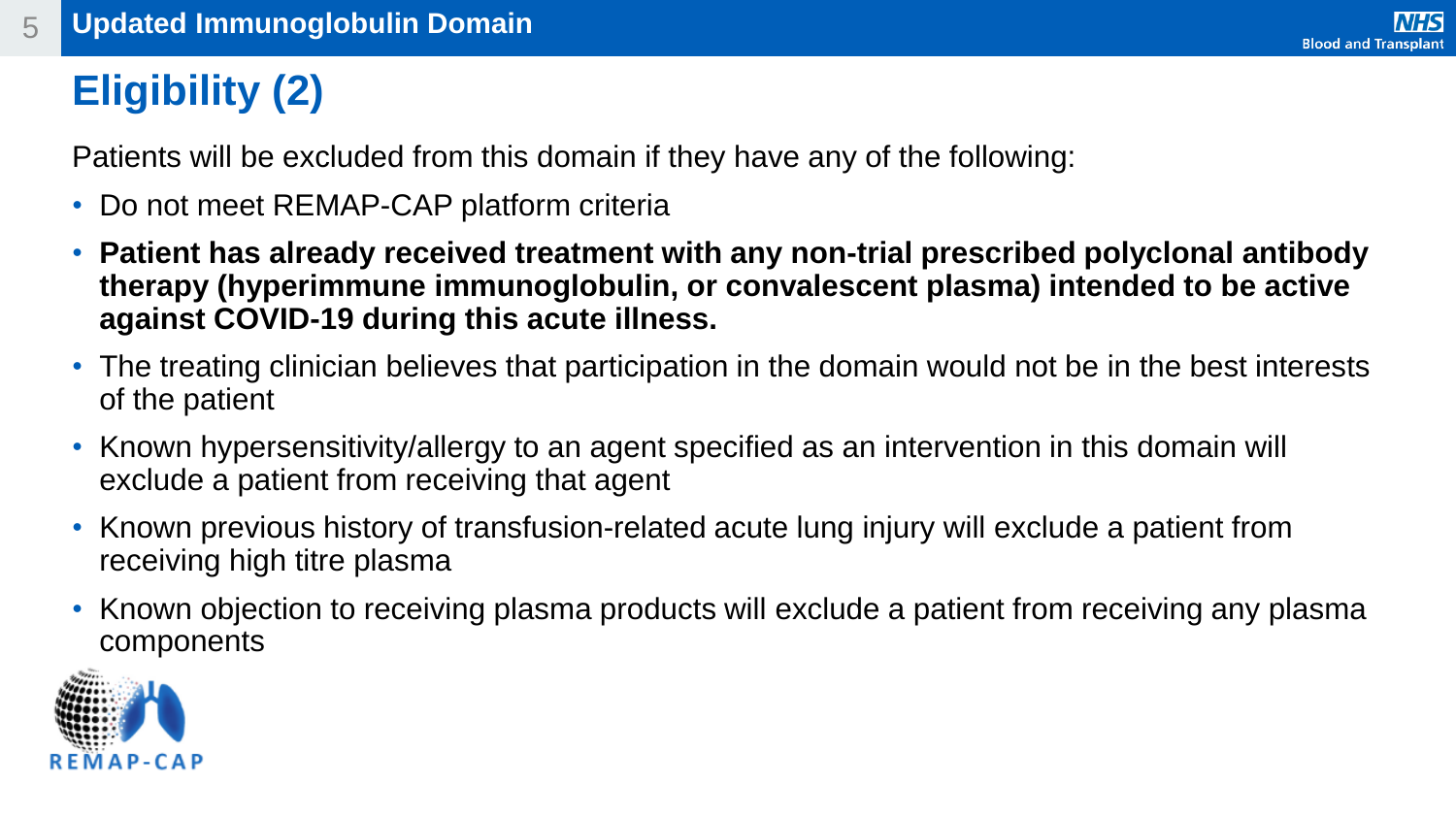#### **Randomisation**

- Randomisation performed on REMAP-CAP platform by research team
- Includes COVID-19 Immunoglobulin domain randomisation
- Patient allocated with unique trial ID (10 digits, in the form R<sub>\_\_\_\_\_\_\_\_\_</sub>
- If a patient is randomised to the intervention arm the research team will notify transfusion laboratory that the patient has been randomised, and vaccinated convalescent plasma should be ordered ASAP.
- The research team will provide transfusion laboratory with unique patient trial ID number



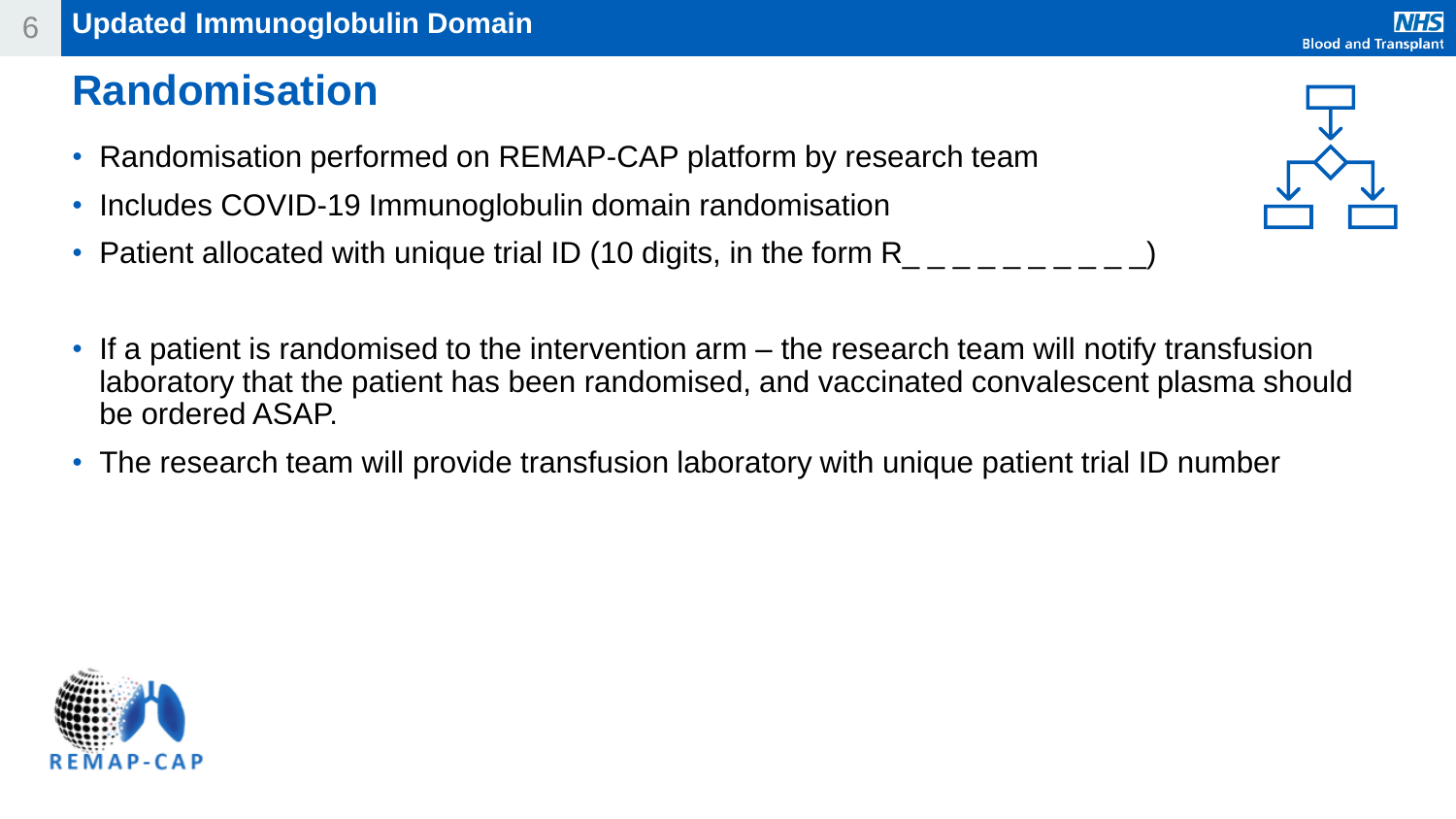#### **Sampling**

- Samples are to be taken from all patients in this domain
- A blood sample will be taken at baseline (Day 1) to check for antibody levels
	- ‒ Please ensure this takes place before ordering VCP if the patient is randomised to receive it
- Respiratory (swab) samples will be taken at baseline and every subsequent week that the patient is in hospital (Day 1, Day 8, Day 15 etc.) or until they test negative (2 consecutive negatives)
	- ‒ Variant detection and sequencing
- No samples should be transferred to the Research Laboratory until an appropriate form of written consent is in place (e.g. professional legal representative)
- There is a separate lab SOP to follow
- Packaging kits (with pre-paid postage) will be provided



**NHS** 

**Blood and Transplant** 

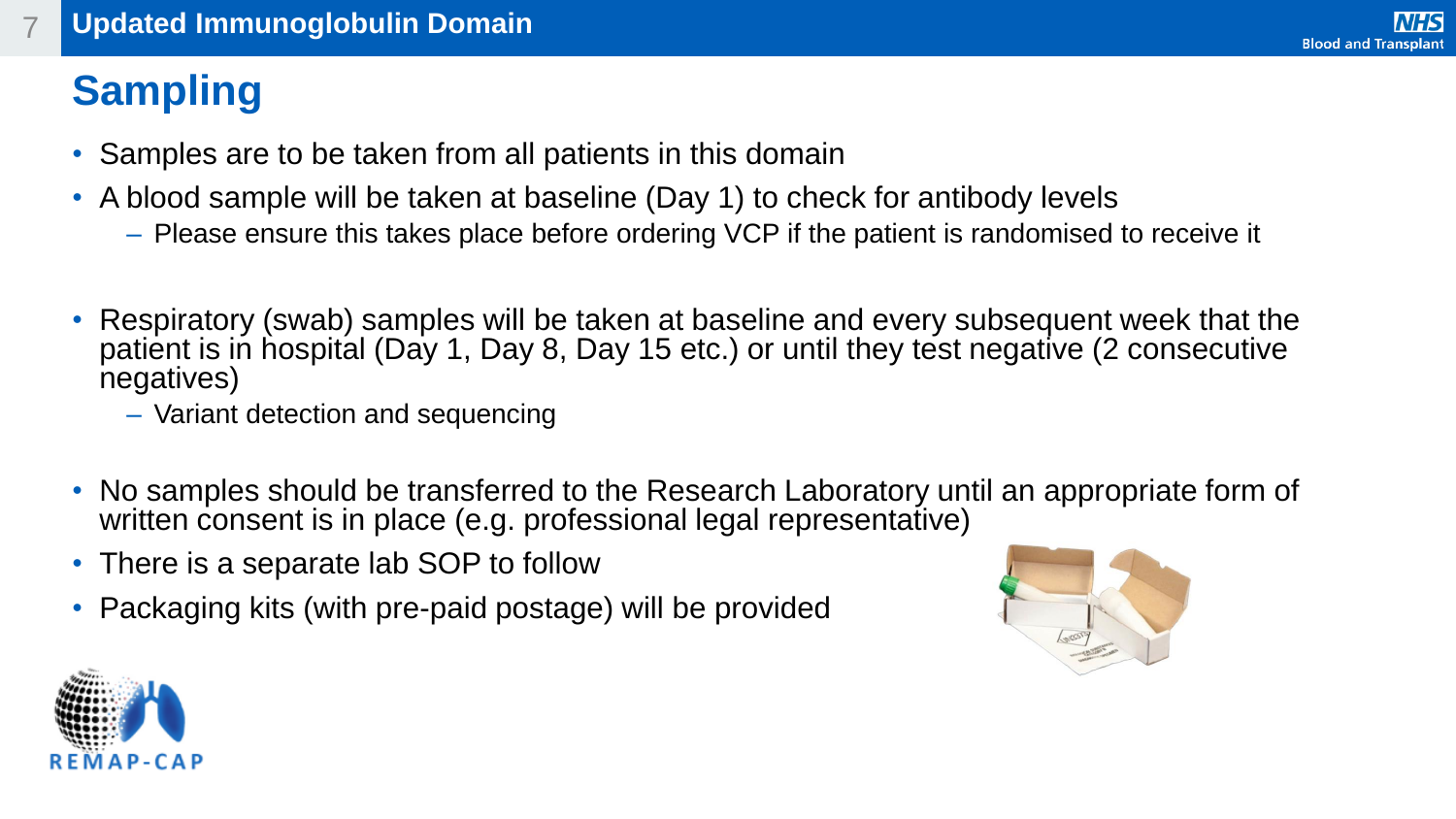#### **Sample Tracking and Transport**

- All samples will be posted to COVID Oxford BioArchive [COBA] (using packaging supplied).
- Complete Sample Tracking Form (**away from clinical area**), and include in the box
- Affix the Royal Mail label and the sticker to the outside of the bag, then post the same day if possible
- If it's Friday/a weekend please store the samples in the fridge until they can be sent
- Email [ctu@nhsbt.nhs.uk](mailto:ctu@nhsbt.nhs.uk) after posting and add to the log (Local Sample Tracking Log)



| <b>REMAP-CAP Trial Sample</b>         |  |  |  |                                                        |  |  |  |  |  |
|---------------------------------------|--|--|--|--------------------------------------------------------|--|--|--|--|--|
|                                       |  |  |  |                                                        |  |  |  |  |  |
| Blood: Day 1                          |  |  |  |                                                        |  |  |  |  |  |
| Respiratory: Day 1 / Day 8 / Day 15 / |  |  |  |                                                        |  |  |  |  |  |
| Day 22 / Day                          |  |  |  |                                                        |  |  |  |  |  |
|                                       |  |  |  | <b>Date collected:</b> $d$ $d$ / $m$ $m$ / $v$ $v$ $v$ |  |  |  |  |  |



| Date Posted<br>Sample collected?<br>Day sample taken<br>Sample type<br>(enter a cross in the<br>box)<br>Blood serum tube x 1<br><b>DYES</b><br>□ Day 1 (baseline)<br>$\Box$ No<br>Respiratory swab x 1<br><b>TIYES</b><br>□ Day 1 (baseline)<br>$\Box$ No.<br>$\Box$ Day 8 | Comments |
|----------------------------------------------------------------------------------------------------------------------------------------------------------------------------------------------------------------------------------------------------------------------------|----------|
|                                                                                                                                                                                                                                                                            |          |
|                                                                                                                                                                                                                                                                            |          |
| $\Box$ Day 15<br>$\Box$ Day 22<br>$\Box$ Day 29<br>$\square$ Day $\_\_$                                                                                                                                                                                                    |          |
| Each sample should be labelled with: REMAP-CAP randomisation number, date sample collected, type of sample.<br><b>LABORATORY USE ONLY</b><br>Name                                                                                                                          |          |



**Immunoglobulin Domain** (immunosuppressed patients)

This is a:  $\Box$  blood sample  $\Box$  respiratory sample

**Receiving lab:** if this is a respiratory sample, please store in the fridge as soon as possible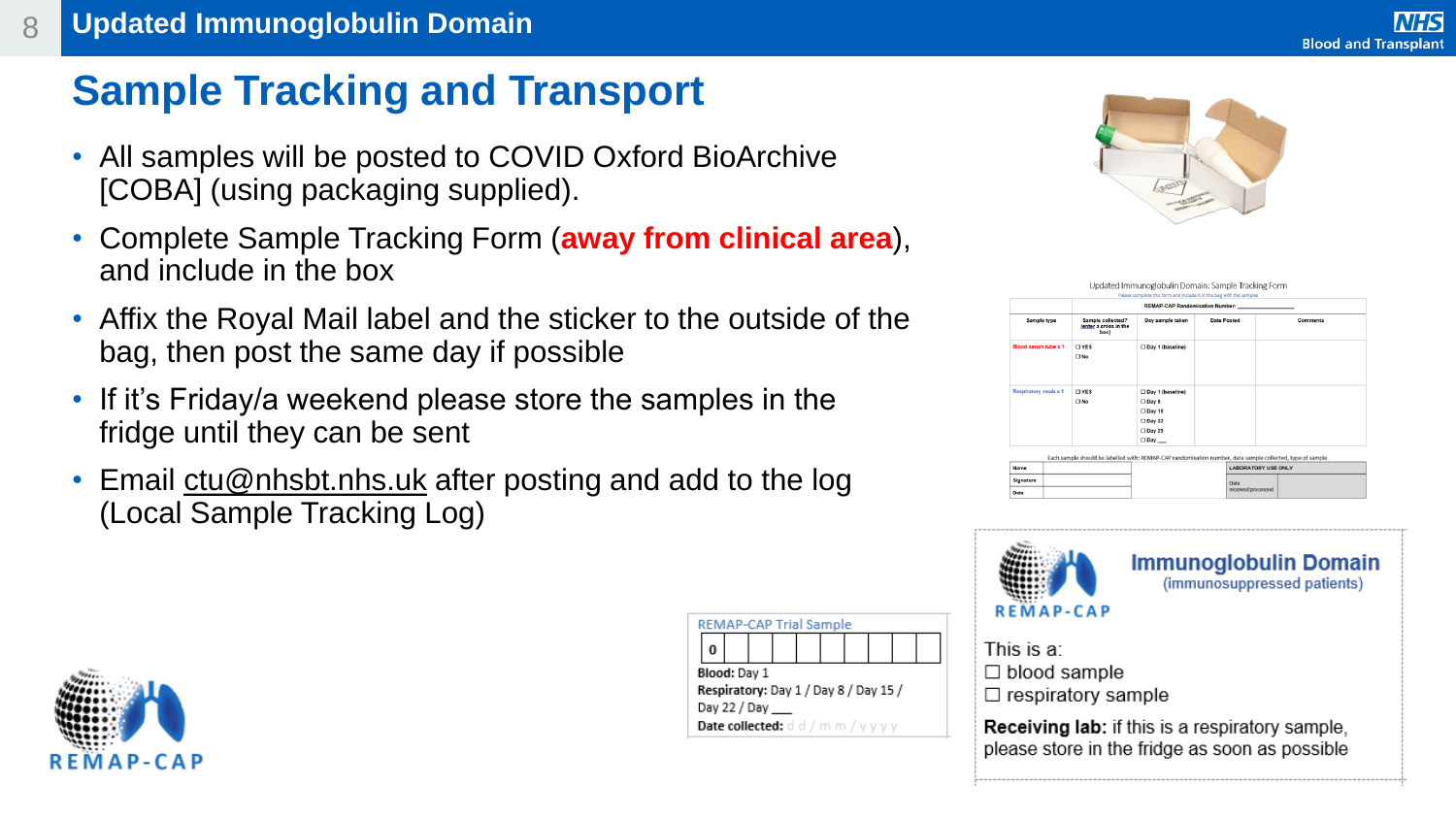#### **Ordering Vaccinated Convalescent Plasma**

- **Please destroy any old stocks of convalescent plasma locally**
- Transfusion labs will order on a named patient basis no local stock
- You can order 1 or 2 units via OBOS (1 at a time may be easiest if you have wastage/storage concerns at your site, NB. both units should be transfused within 48 hours)

**NHS** 

- Enter 10-digit REMAP-CAP randomisation (R) number in order Line Notes for traceability
- Scotland, NI and Wales will complete a plasma log like last year
- Units will be issued in yellow 'for trial use only' bags



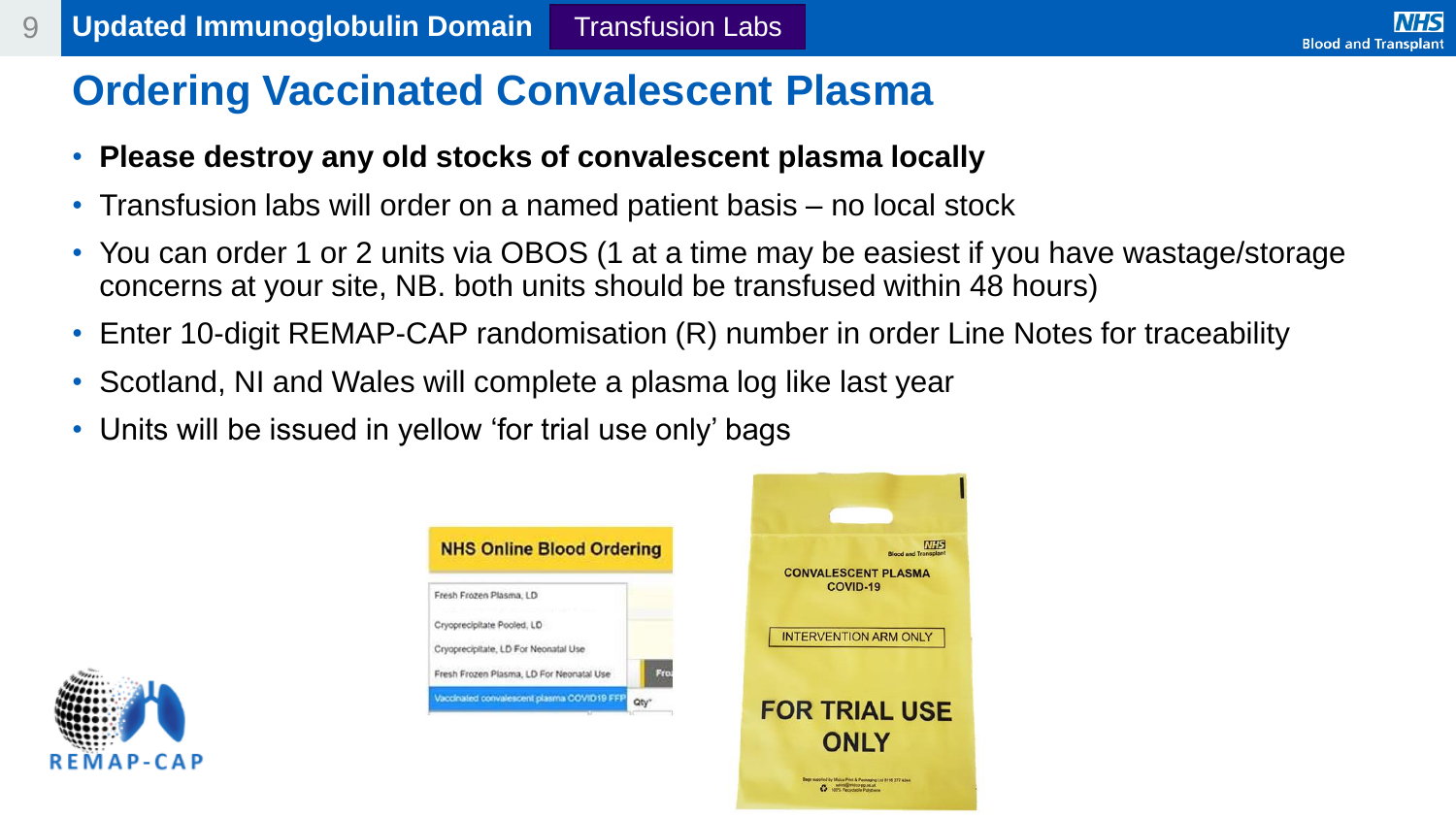#### **New Product Codes**

| <b>Component description</b>                            | <b>NHSBT</b><br>Pulse<br>Code | Start<br>Code | Barcode<br>No. | Stop<br>Code   | <b>Shelf life</b><br>(days) | Codabar<br><b>Barcode</b> |
|---------------------------------------------------------|-------------------------------|---------------|----------------|----------------|-----------------------------|---------------------------|
| Vaccinated convalescent plasma COVID-19.<br>FFP. Pack 1 | CHP <sub>5</sub>              | a0            | 29601          | 3 <sub>b</sub> | 1095                        |                           |
| Vaccinated convalescent plasma COVID-19.<br>FFP. Pack 2 | CHP6                          | a0            | 29602          | 3 <sub>b</sub> | 1095                        |                           |





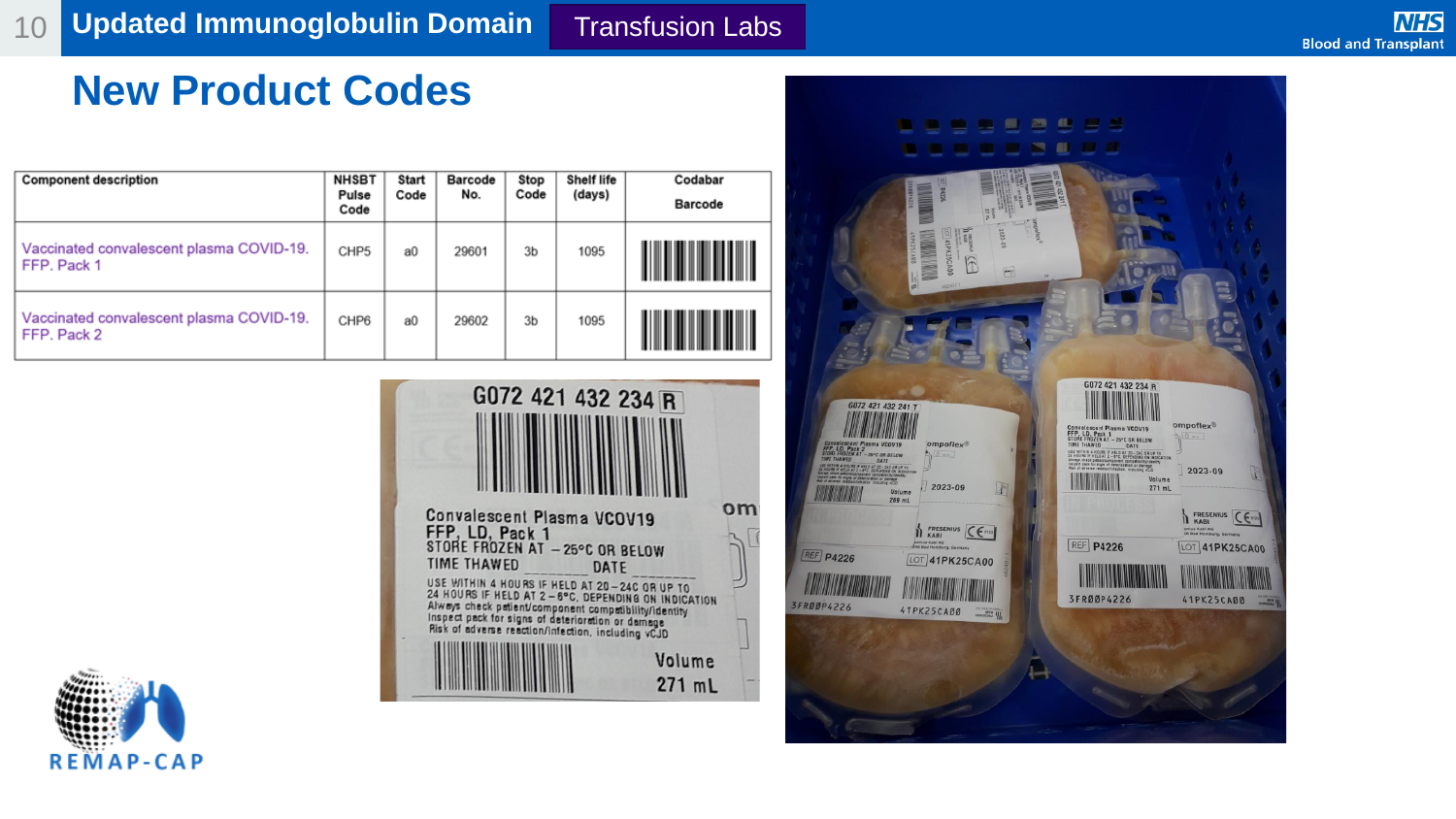#### **Issuing**

- 1 unit of ABO compatible vaccinated Convalescent Plasma thawed as per normal transfusion laboratory procedures (ABO matched if possible) (use standard compatibility practice).
- Issue vaccinated Convalescent Plasma via LIMS or other standard systems
- Each unit must be prescribed, requested and issued as separate events.
- Laboratory staff must record the patient's trial number in the Convalescent Plasma Log/download via LIMS system. Provide to CTU@nhsbt.nhs.uk weekly.

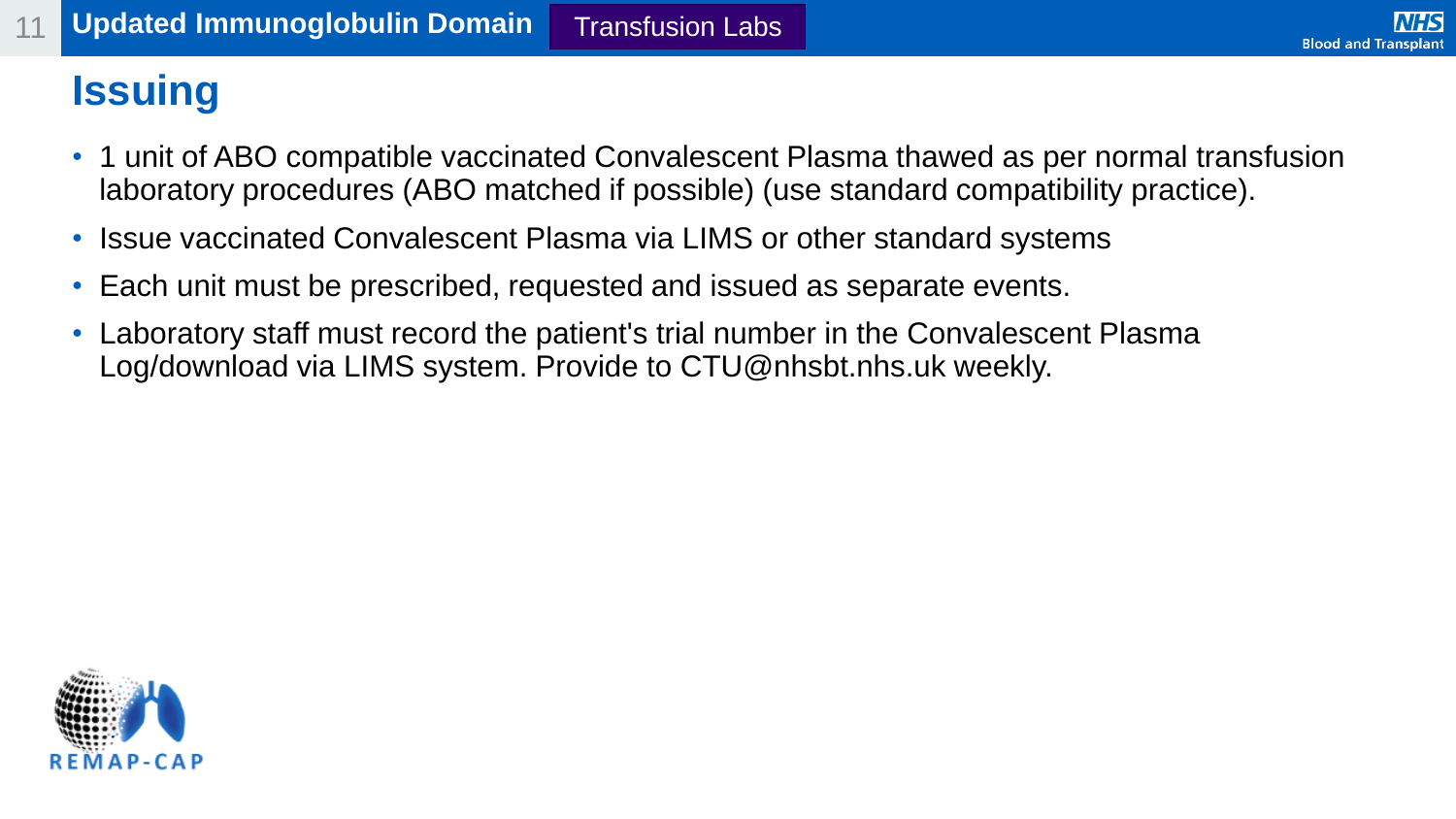#### **NHS Blood and Transplant**

#### **Administration of VCP (1)**

Patients assigned to receive plasma will receive:

- two adult units of ABO compatible vaccinated convalescent plasma (total volume 550ml ± 150ml)
- within 48 hours of randomisation if there have been no reactions

The units will ideally come from different donors, if stock allows.

The Blood Assist app can be used to do a quick compatibility check at the bedside.



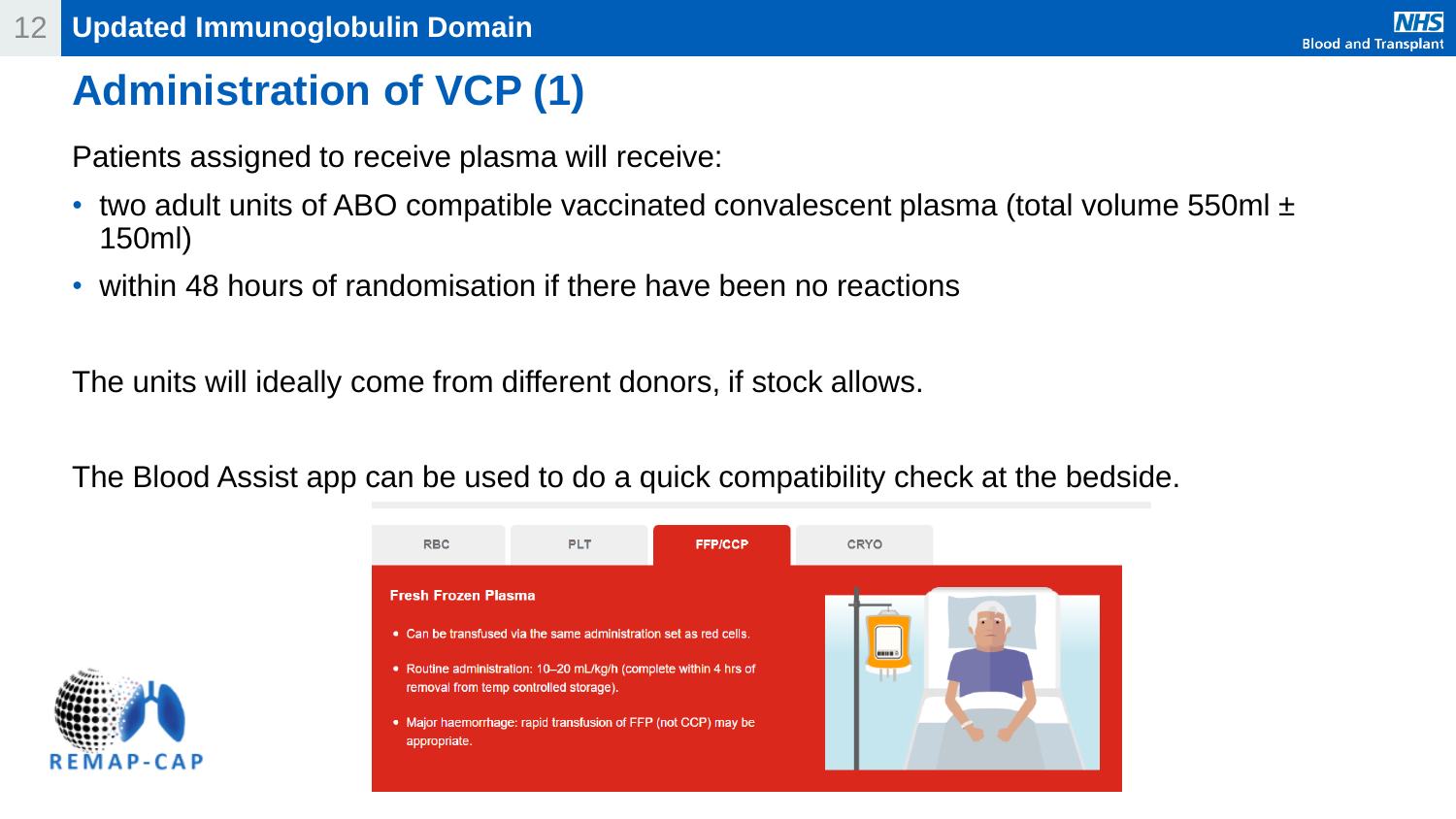#### **Administration (2)**

- All administration bedside transfusion safety checks must be undertaken.
- [Perform TACO checklist prior to each unit transfused: https://www.shotuk.org/wp](https://www.shotuk.org/wp-content/uploads/myimages/TACO-Checklist.jpg)content/uploads/myimages/TACO-Checklist.jpg
- Staff administering need to be compliant with local standards for transfusion
- Donation number (G no), volume transfused, and start and finish date and time of transfusion should be documented on the eCRF and patient's medical notes by the research team. Infusion rate as per standard practice.
- Patients can receive other blood components, as required.
- Both units should be given within 48 hours of randomisation if there are no reactions
	- Provided the patient has not had any serious adverse reactions, the research team will request a second unit from the transfusion laboratory.
	- Ensure timely communications to laboratory staff to facilitate this.
	- If the second unit is not required then it should be stored on site

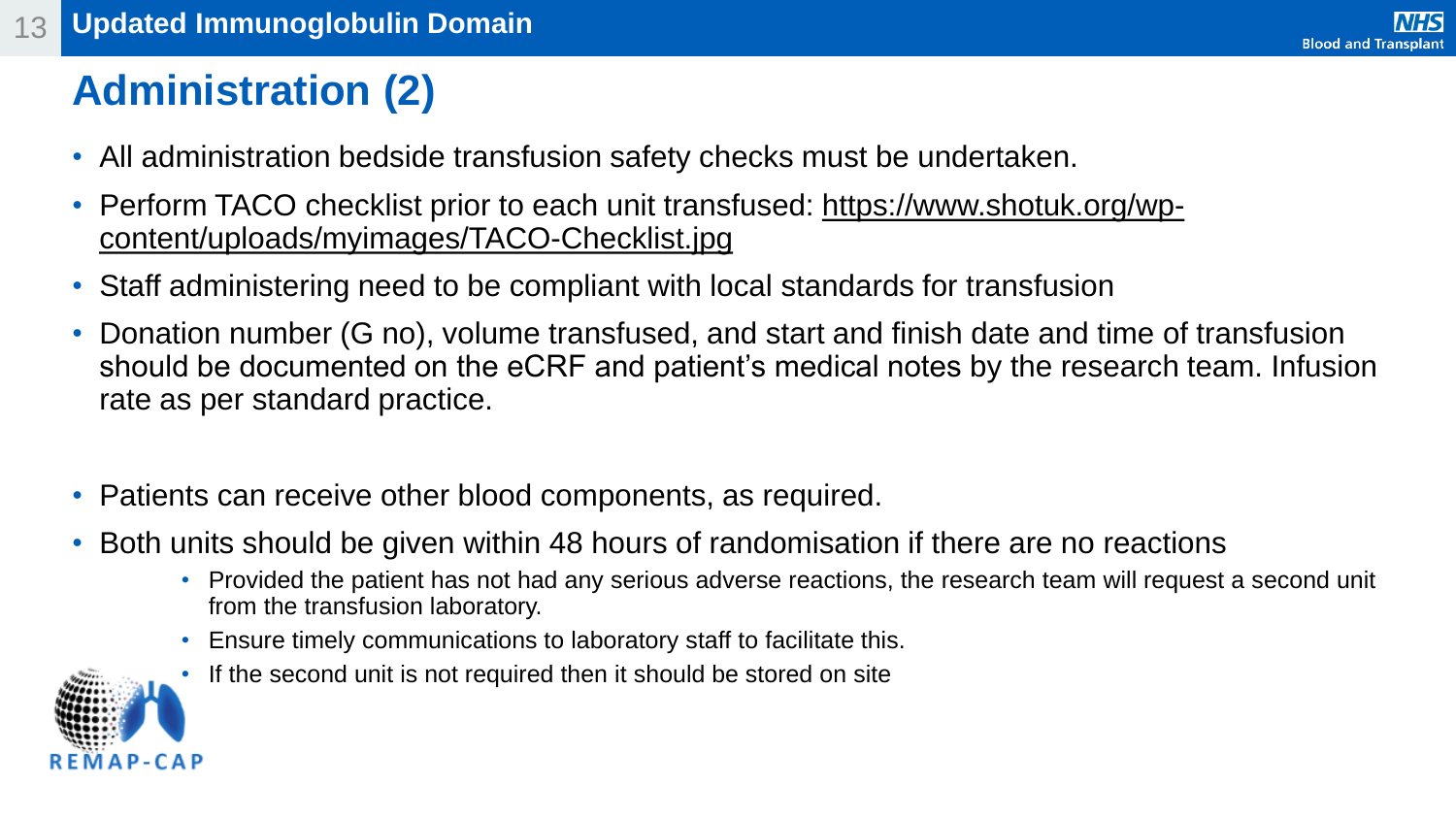#### **Transfusion Related Adverse Reactions and Adverse Events**

- All transfusion-related serious adverse events / reactions are reportable to SHOT/MHRA.
- Other reportable events include:
	- ‒ wrong component transfused (includes patients given standard FFP instead of vaccinated convalescent plasma and vice versa)

**NHS** 

**Blood and Transplant** 

- ‒ trial plasma issued/transfused to a non-trial patient
- Staff managing the patient must inform blood bank/transfusion practitioner of any serious reaction and/or error immediately.
- Definitions document available here: [https://www.shotuk.org/wp-content/uploads/myimages/SHOT-](https://www.shotuk.org/wp-content/uploads/myimages/SHOT-Definitions-active-January-2022.pdf)Definitions-active-January-2022.pdf

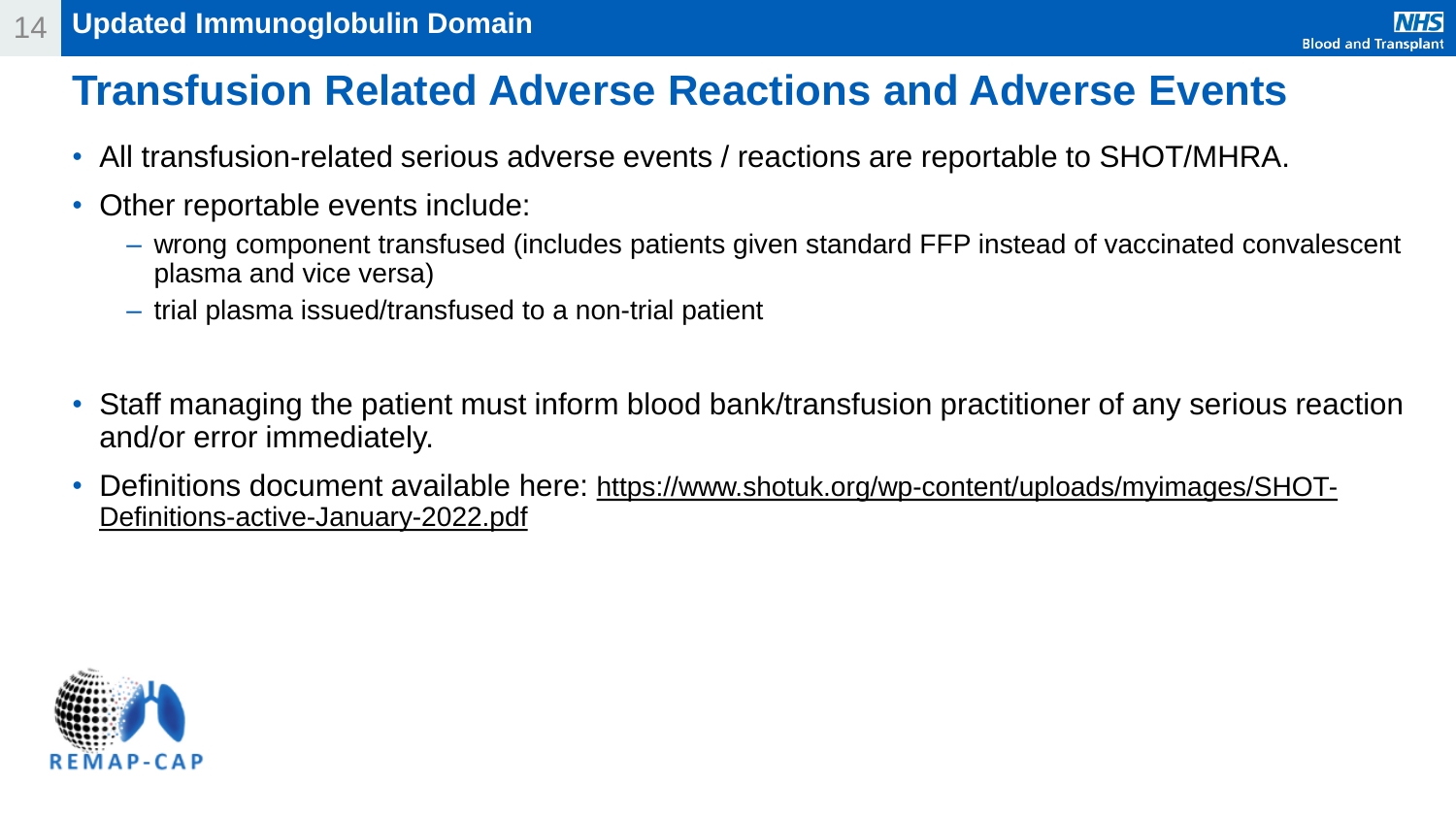#### **Transfusion Related Adverse Reactions and Adverse Events (2)**

- Reports to SHOT/MHRA via the SABRE portal within 48 hours by transfusion teams.
	- ‒ Must include trial name and patient's trial number on the SHOT reporting system in addition to the other details of the reaction.
- Transfusion-related SAE/SARs should also be reported in the REMAP-CAP eCRF by the research team
- In case of any serious reaction, appropriate measures should be taken including:
	- ‒ Stopping the transfusion
	- ‒ Investigations and treatments initiated



**NHS** 

**Blood and Transplant** 

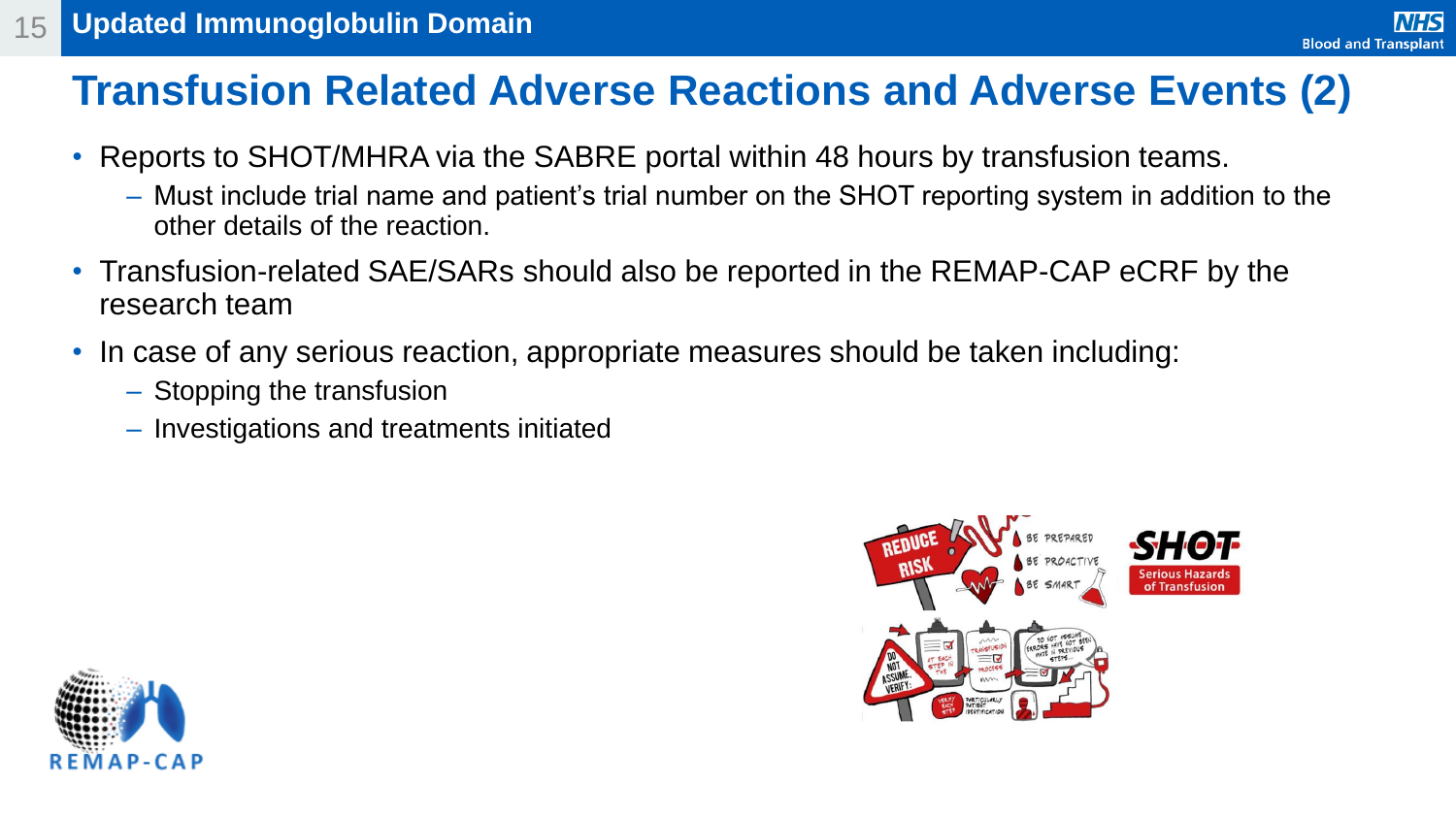#### **Domain Specific Outcomes**

- All-cause mortality at 28 days, censored at hospital discharge
- Confirmed deep venous thrombosis
- Confirmed pulmonary embolism
- Confirmed ischaemic stroke
- Confirmed acute myocardial infarction
- Other confirmed thrombotic events
- Serious Adverse Events (SAEs) as defined in core REMAP-CAP documents and qualified in this domain
- Serious Adverse Reactions (SARs)

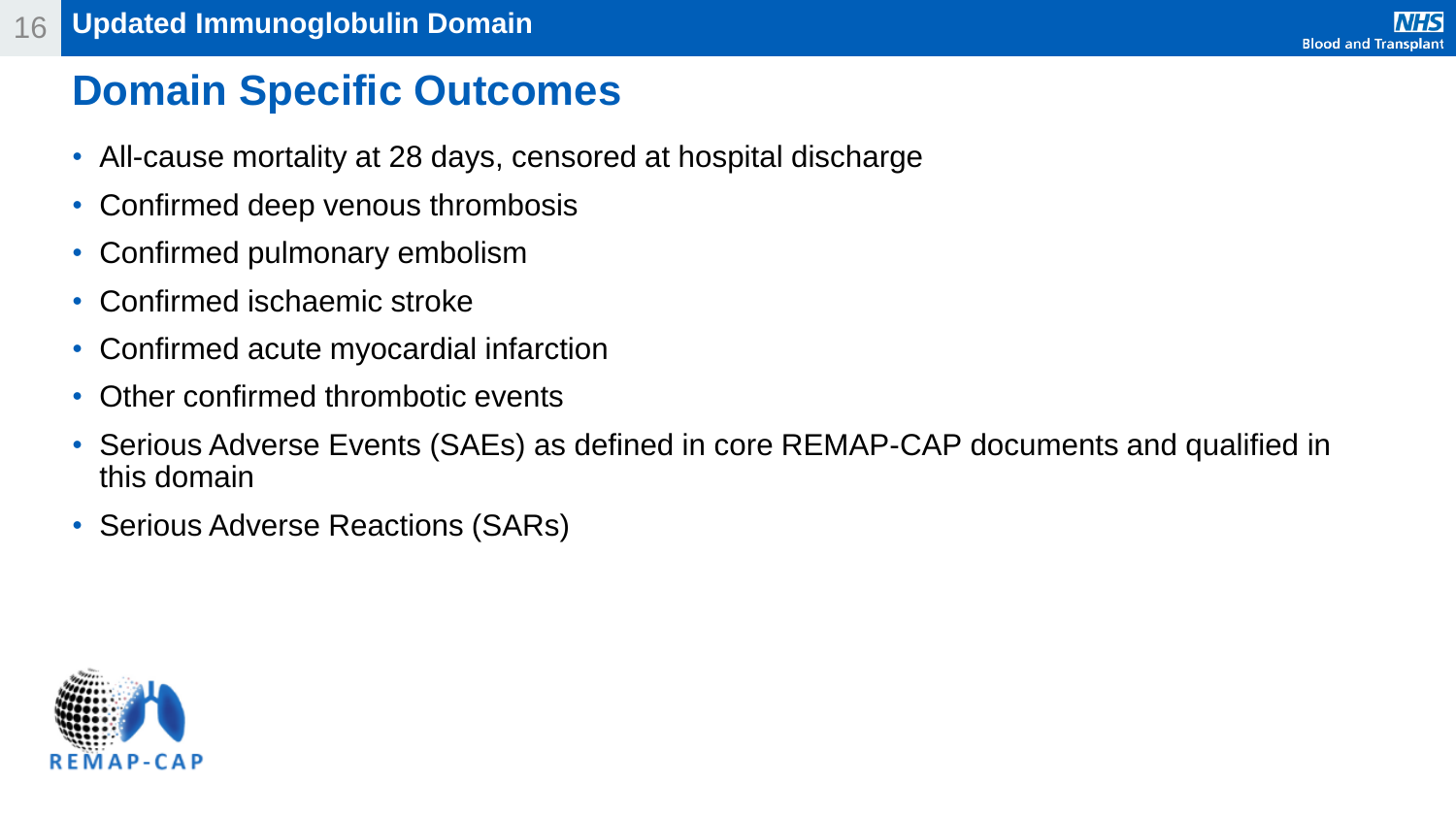#### **Co-enrolment with RECOVERY**

Ward-based immunocompromised patients who have been randomised into RECOVERY can be randomised into this domain of REMAP-CAP **≥48 hours later** if they have deteriorated clinically (or as soon as they are admitted to ICU).

Patients in this domain of REMAP-CAP can be co-enrolled with all of the RECOVERY domains

However, participants in RECOVERY receiving Paxlovid are not eligible for REMAP-CAP simvastatin comparison; conversely REMAP-CAP participants allocated simvastatin should not be included in RECOVERY Paxlovid comparison.